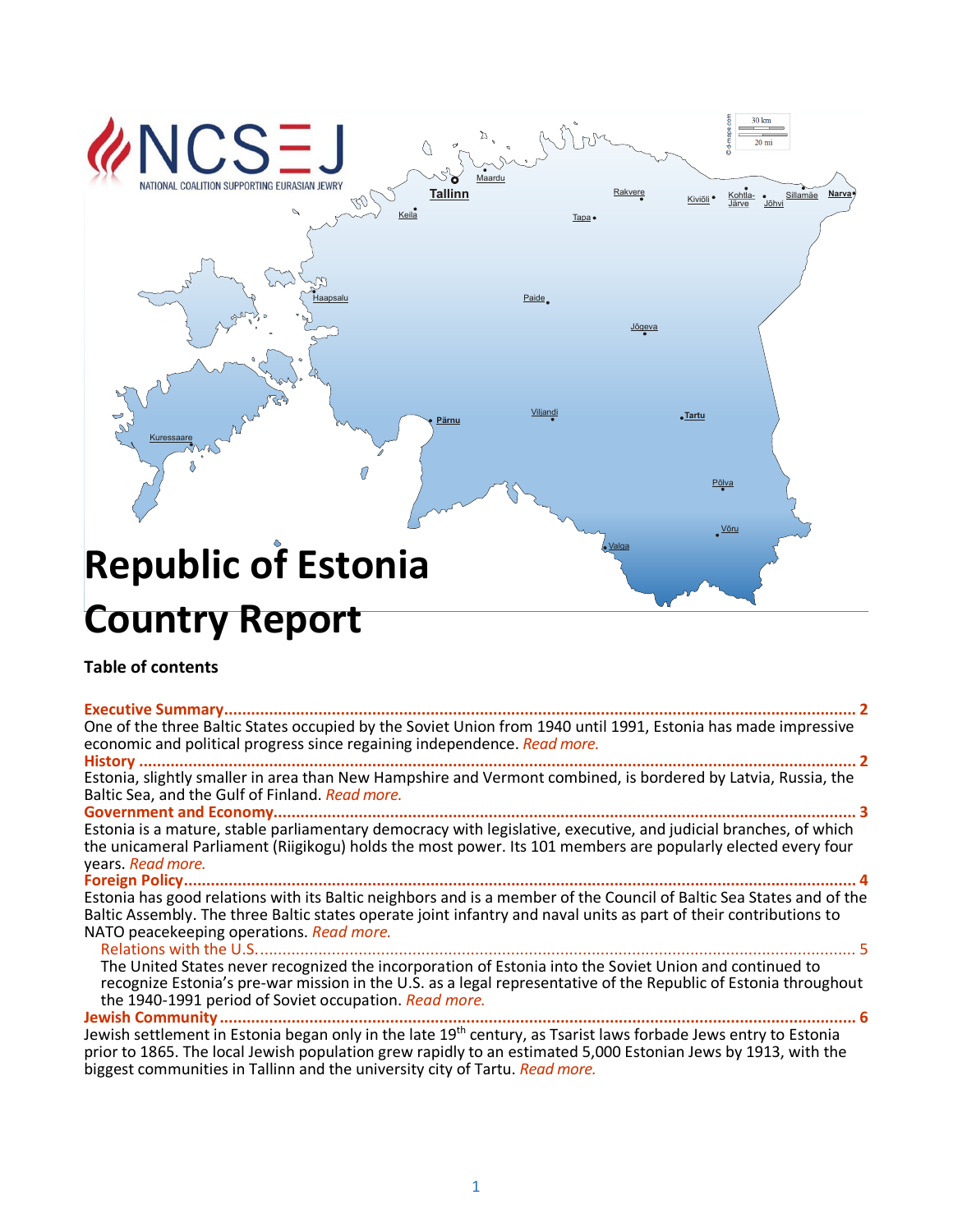#### <span id="page-1-0"></span>**Executive Summary**

*One of the three Baltic States occupied by the Soviet Union from 1940 until 1991, Estonia has made impressive economic and political progress since regaining independence. Thanks to reforms and its commitment to joining Euro-Atlantic institutions, Estonia was accepted into both NATO and the European Union in 2004.*

*Estonia's ties to the Nordic countries are particularly strong, due to centuries of rule by Danes, Swedes, and Germans.* 

*Estonia's Jewish community was severely depleted as a consequence of Estonia's occupation by both the Soviet Union and Nazi Germany. The current Jewish population is small and relatively self-contained, though several American Jewish groups are active in the community. While the Estonian government has good relations with the Jewish community and anti-Semitism is not prevalent, fierce controversy persists around the issue of World War II Estonian veterans, who fought with the Germans against the Soviets. Many Estonians view these men as patriots and freedom fighters rather than as Nazi collaborators.*

#### <span id="page-1-1"></span>**History**

Estonia, slightly smaller in area than New Hampshire and Vermont combined, is bordered by Latvia, Russia, the Baltic Sea, and the Gulf of Finland. Ruled for centuries by Denmark and then by a German knightly order, Sweden conquered Estonia in the  $17<sup>th</sup>$  century. The "golden era" of Swedish rule ended with Estonia's occupation by the Russian Empire during the Great Northern War in 1721. Under Tsarist rule until the 1917 Russian Revolution, Estonia declared independence in 1918, only to be forcibly annexed by the Soviet Union in 1940, occupied by

#### **Statistics**

**Population:** 1,306,000 (July 2020 est.) **Size:** 45,228 sq. km.

**Capital**: Tallinn **Major cities**: Tallinn, Tartu, Narva, Kohtla-Jarve, Pärnu

**Jewish population:** 1,900-2,000

#### **Head of State**:

President Alar Karis **Head of Government**: Prime Minister Kaja Kallas **Foreign Minister**: Eva-Marie Liimets

**Ambassador to United States**: Ambassador Kristjan Prikk **U.S. Ambassador to Estonia**: Ambassador Brian R. Roraff **Freedom House Rating**: Free

Germany in World War II, and re-conquered by the Red Army in 1944. The United States never recognized the Soviet annexation of Estonia, and neither did many Estonians, some of whom fought with the German army against the Soviets, and then waged a guerrilla resistance campaign in the early postwar years. During Stalin's rule, Estonia initially suffered draconian ethnic and political purges that killed as many as 10% of its prewar population. Under the Soviets, Estonia experienced an influx of Russian-speaking settlers, who manned local industry and helped staff the large Soviet military presence.

The Soviets used Estonia – widely viewed during the Soviet period as the most Western in culture and outlook of all the Soviet Republics – as a laboratory for economic experiments. During *perestroika*, Gorbachev allowed Estonia a significant amount of private enterprise and even some foreign direct investment from Finland. Such economic advantages fueled a growing mass movement for independence in the late 1980s. Historic and cultural ties to the West proved instrumental in allowing Estonia to quickly rebuild economic and political ties with Western Europe after regaining independence in August 1991. Estonia is widely considered as the most economically stable and politically free former Soviet republic. Along with Latvia and Lithuania, Estonia acceded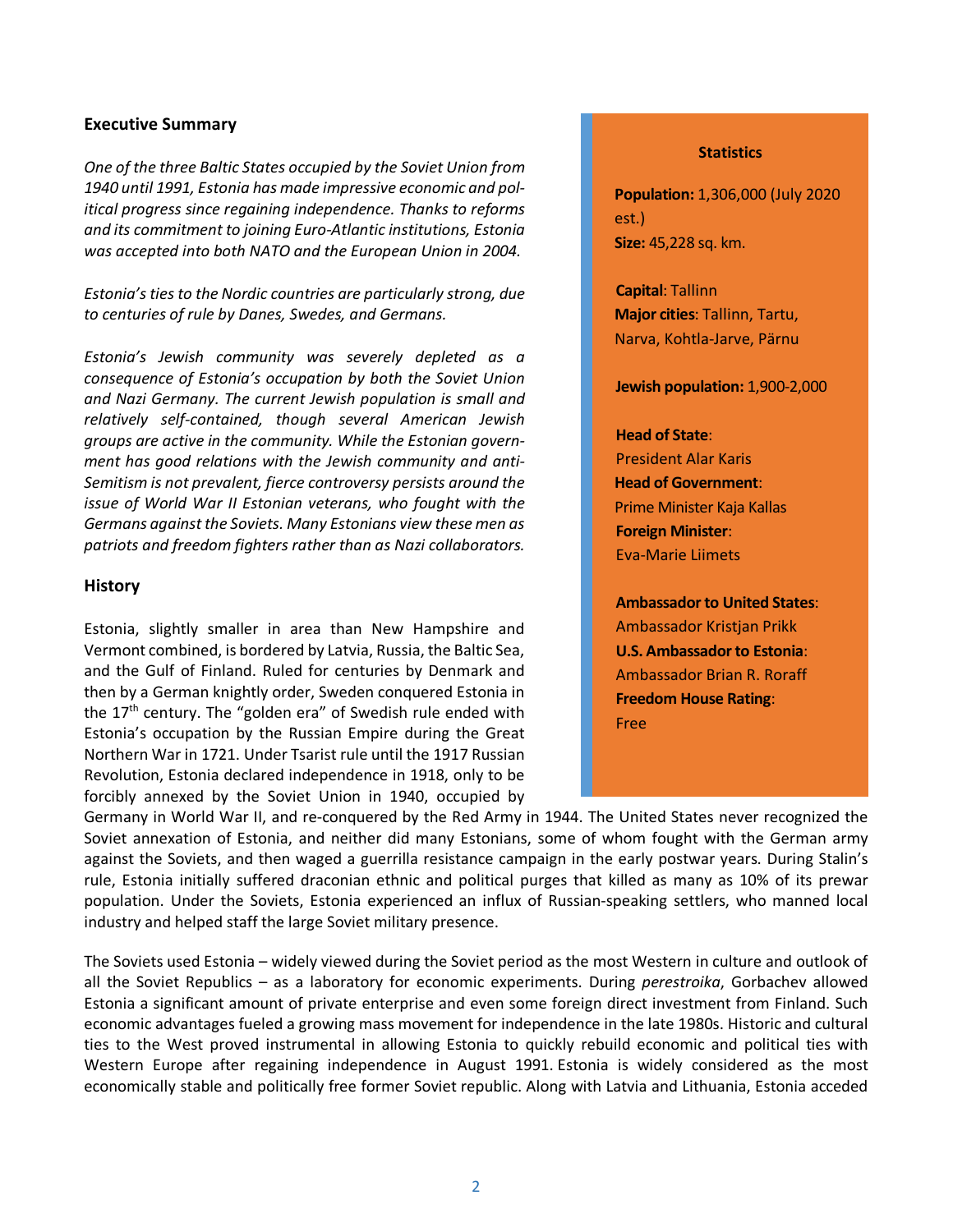to both NATO and the European Union in 2004. EU membership has greatly benefitted Estonia's economy, as has its 1999 entry into the World Trade Organization.

## <span id="page-2-0"></span>**Government and Politics**

Estonia is a mature, stable parliamentary democracy with legislative, executive, and judicial branches, of which the unicameral Parliament (Riigikogu) holds the most power. Its 101 members are popularly elected every four years. The Parliament appoints and confirms the Prime Minister and elects the President every five years.

The judiciary is generally free from state interference. Freedoms of speech, press, assembly, association, and religion are constitutionally guaranteed and are respected in



practice. Estonia's Supreme Court of 19 justices, including the chief justice, is organized into civil, criminal, administrative, and constitutional review divisions. Its Cabinet of Ministers is appointed by the prime minister and approved by Parliament.

Estonia's civil liberties issues largely center on the status of its large Russian-speaking minority and transitioning from Russian to Estonian as the official language. Government documents are written solely in Estonian and effectively disenfranchise non-Estonian-speakers from citizenship, employment, and the right to vote. Changes to the 1998 Citizenship Law made all Estonian natives born since February 26, 1992, eligible for citizenship – but only if both parents are stateless. Non-citizens comprise 6% to 7% of the population.



In March 2015 parliamentary elections, the Reform Party received the most votes and won 30 seats. Next came the Centre Party with 27 seats and the Social Democratic Party with 15 seats. Overall, six parties entered the parliament including the Pro Patria and Res Publica, Free Party, and the Conservative People's Party.

In October 2016, the Parliament of Estonia chose independent candidate Kersti Kaljulaid as its fifth President, and first female President of Estonia.

Parliamentary elections were held in Estonia on 3 March 2019. The Reform Party remained the largest party, gaining 4 seats for a total of 34 and the Conservative People's Party had the largest gain overall, increasing their seat count by 12 to a total of 19 seats.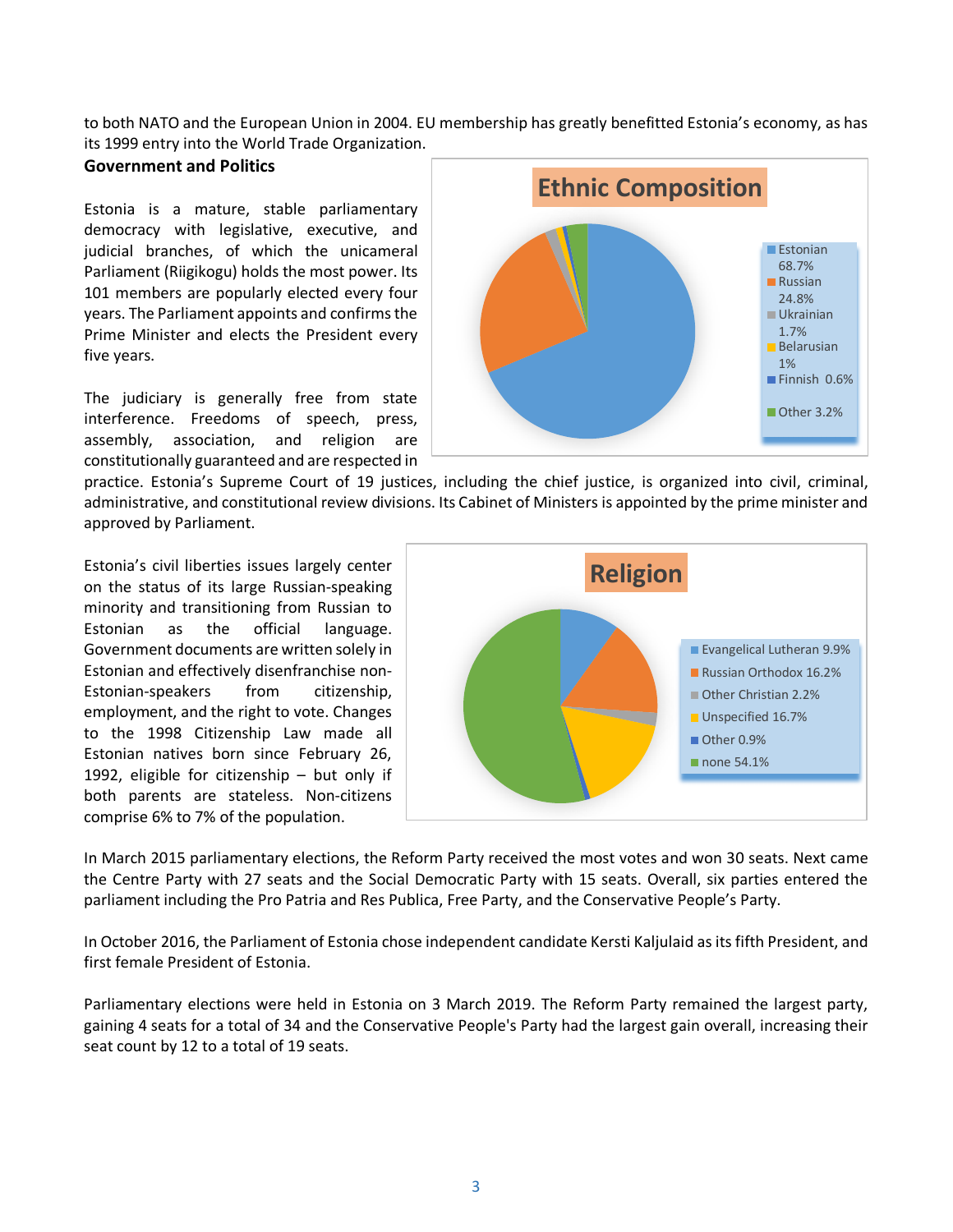In a move which sparked protest in society, Jüri Ratas of the Centre Party turned down an offer by Kaja Kallas of the winning Reform party to form a joint coalition, instead forming a coalition between the Centre Party, EKRE, and Pro Patria. This became Jüri Ratas' second cabinet.

## **Economy**

Widely considered the economic success story of the former Soviet Union, Estonia has transitioned successfully **Currency:**  $\epsilon$ 0.84 = \$1 **GDP**: \$23.13 billion (2016 est.) **GDP per capita**: \$17,574 (2016 est.) **GDP Growth**: 1.6% (2016)

to a modern market economy and has become strongly integrated into Western institutions. Several years of economic decline followed independence in 1991, marked by disputes with Russia over agricultural, trade, and imports of energy and raw materials. The 1998 Russian financial crisis caused unemployment to spike. Conditions improved as EU trade increased and as EU accession became more probable. These conditions fueling a strong recovery that began in 2000. In 1999, Estonia joined the World Trade Organization. Estonia became the first post-Soviet Baltic State to adopt the euro currency in 2011.

The global economic crisis of 2008 led to a sharp collapse of Estonia's export capacities and tightened credit markets. In spite of this downturn, Estonia's economy had a 7% annual growth rate from 2000-2008. During this eight-year period, Estonia significantly improved its living standards, increasing its GDP per capita from 45% of the EU-27 average in 2000 to 67% in 2008.

In 2009, the country implemented an austerity program, increasing taxes and reducing public sector salaries, which caused a dramatic spike in the 2010 unemployment rate. However, the country's GDP began growing again in 2010, and in 2011. GDP grew by more than 7%. After two years of robust recovery in 2011 and 2012, the Estonian economy faltered in 2013 with only 1.6% GDP growth, mainly due to continuing recession in much of the EU. GDP growth in 2014 was 2.9% but dropped to 1.2% in 2015 due to lower demand in key Scandinavian export markets.

Known for its strong technology sector, Estonia has one of the highest per capita rates of internet connections among EU member states. The economy benefits from strong electronics and telecommunications sectors and strong trade ties with Finland, Sweden, and Germany.

# <span id="page-3-0"></span>**Foreign Policy**

Estonia has good relations with its Baltic neighbors and is a member of the Council of Baltic Sea States and of the Baltic Assembly. Cooperation with Lithuania and Latvia has grown; the three Baltic States operate joint infantry and naval units as part of their contributions to NATO peacekeeping operations. Estonia participates in regional cooperation among Nordic and Baltic states under the NB8 formula, discussing and coordinating common economic, foreign policy, and regional issues.

The Organization for Security and Cooperation in Europe (OSCE) closed its Estonian mission in 2001 in view of Estonia's successful transition to democracy.

The Nordic countries and the United States welcomed Estonia's 2004 accession to NATO and the EU. Estonia has hosted several military training exercises and programs jointly with NATO and the United States on its territory.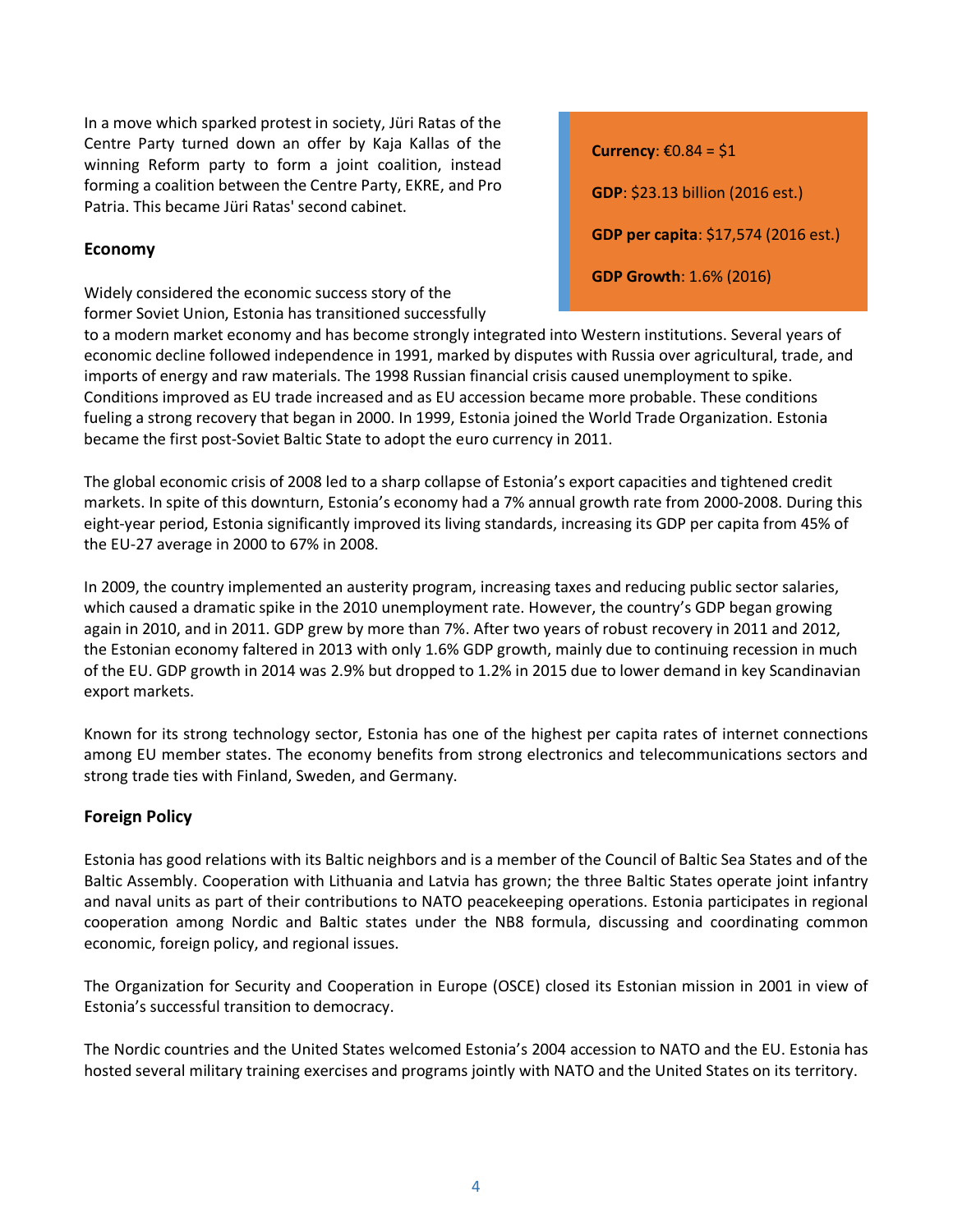In May 2015, Estonia hosted the largest-ever military trainings conducted under NATO auspices, and a special NATO air unit arrived in Estonia for permanent placement. In 2016, Estonia hosted NATO's largest-ever cyber defense exercise. Estonia spends more than 2% of its GDP on defense, per NATO guidelines.

Estonia's close relations with Western Europe contrast with its strained relationship with Russia. Since 1991, Estonian-Russian relations have often been tense due to persistent bilateral irritants: friction over visa requirements; recurrent clashes over interpretations of the Soviet Union's role in Estonia during World War II; and the status of Estonia's Russian-speaking residents. After years of negotiations, Estonia and Russia finally signed a treaty on boundaries demarcation in February 2014.

In 2006, bilateral relations suffered when Russia (and Russian-speaking Estonians) criticized a proposal to remove a controversial and prominent Soviet-era Red Army war monument in central Tallinn ("the Bronze Soldier"). The actual relocation of the "Bronze Soldier" in late April 2007 to the Tallinn military cemetery triggered two nights of rioting. One person was killed, over 150 were injured, and hundreds were detained before order was restored.

Intermittent tensions with Russia continue. In February 2012, Aleksei Dressen, a senior official within Estonia's state security agency, was arrested on suspicion of spying for Russia's Federal Security Service. He was convicted of treason and sentenced to sixteen years in prison.

In September 2014 the FSB detained Eston Kohver, an Estonian Internal Security Service officer on the border under disputed circumstances. This situation created a major political rift in Estonia-Russia relations. Russia convicted Kohver of espionage and sentenced him to 15 years in prison. In September 2015 Russia returned him to Estonia in a prisoner exchange.

The incursion of Russian troops into Crimea and eastern parts of Ukraine reignited the Estonian government's and the international community's concern about Russian intentions in the Baltic region. Incursions of unauthorized Russian aircraft into Estonia's airspace have taken place since the beginning of the Ukraine crisis. Russia has also heightened its critical rhetoric over perceived violations of the rights of Russian-speakers in Estonia.

# **Relations with Israel**

Estonian-Israeli relations are friendly; diplomatic relations were established in early 1992. An Estonian consulate operates in Tel Aviv. The Israeli Embassy in Helsinki, Finland, handles Estonian relations. Tourism between the two nations is relatively small but growing. Estonian-Israeli parliamentary groups exist in both countries' legislatures.

In 2014, trade with Israel reached 18.2 million euros (0.1% of total trade), ranking Israel 48th among Estonia's trade partners. According to Bank of Estonia data, as of March 2016, Israelis have invested 9.8 million euro in Estonia, mainly in real estate, finance and insurance, and wholesale and retail markets.

In March 2017 Minister of Foreign Affairs Sven Mikser visited Israel. In January 2017, Knesset Speaker Yuli-Yoel Edelstein visited Estonia.

In August of 2018 Prime Minister Netanyahu made a three day trip to Vilnius, Lithuania for a Baltic summit through which he said he hoped to deepen ties with eastern European nations. Netanyahu met the leaders of Lithuania, Latvia and Estonia together in Vilnius during his visit. He also paid tribute to Lithuania's once vibrant Jewish culture and its tragic end during the Holocaust.

## <span id="page-4-0"></span>**Relations with the United States**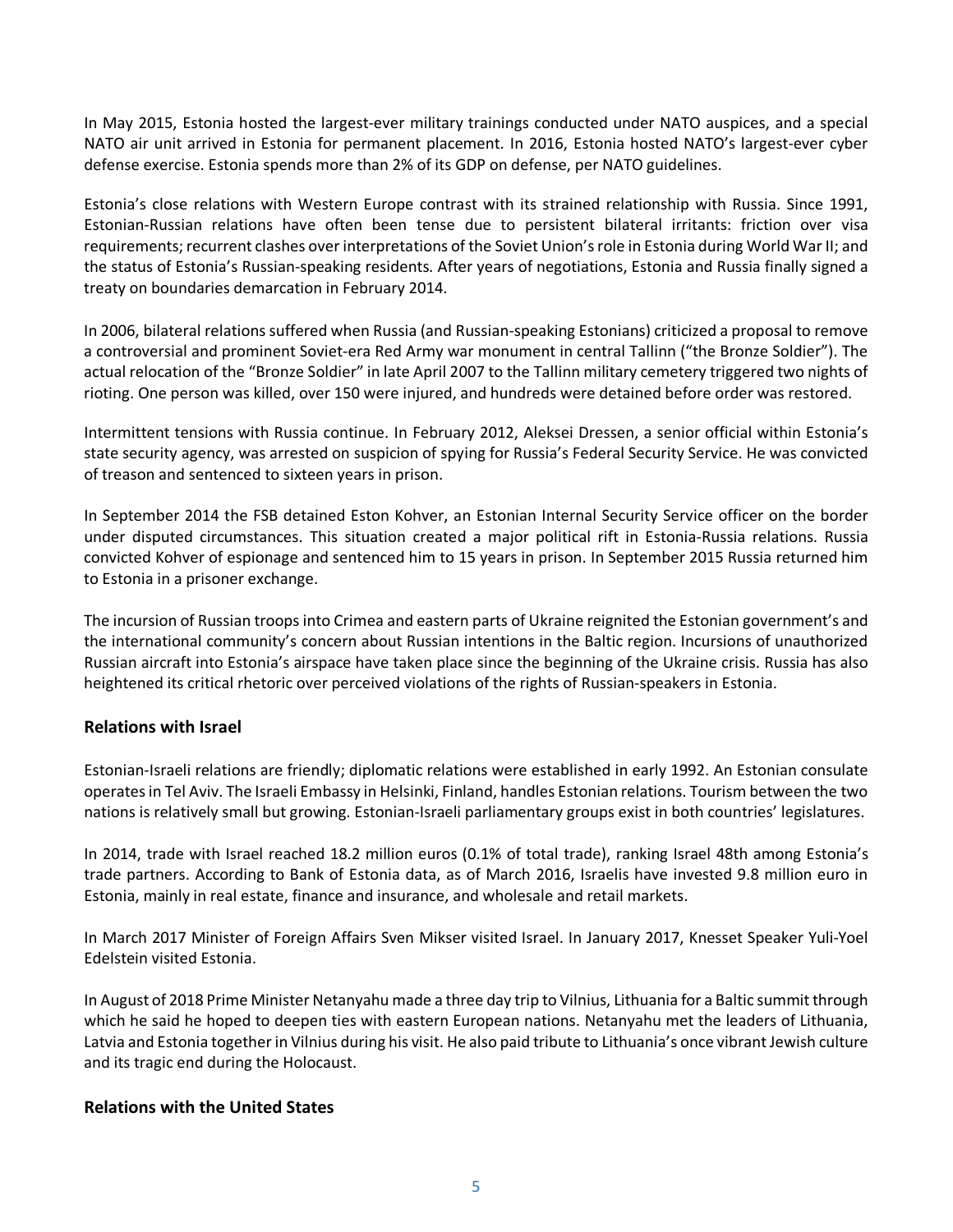The United States never recognized the incorporation of Estonia into the Soviet Union, and continued to recognize Estonia's pre-war mission in the United States as a legal representative of the Republic of Estonia throughout the 1940-1991 period of Soviet occupation.

Since re-opening the U.S. Embassy in Tallinn in 1991, the United States and Estonia have maintained strong relations, particularly on trade and defense. The 1998 U.S.-Baltic Charter strengthened multilateral ties among the United States, Lithuania, Latvia, and Estonia. Estonia is part of the Northern European Initiative (NEI), a U.S. program encouraging broad-based cooperation among the Baltic States, Poland, Russia, the EU, and Norway. In place since 1997, it also commits the United States to bolstering trade and investment in NEI countries. The United States is one of Estonia's largest direct investors. Although U.S. exports to Estonia are small, Estonian imports to the United States have surged in recent years, and the U.S. is now Estonia's eighth-largest export market.

In conjunction with the U.S. Commission for the Preservation of America's Heritage Abroad, Estonia and the United States signed an agreement in 2013 to establish frameworks for protecting and preserving cultural sites.

Following the September 11, 2001 attacks, Estonia declared its national support for the global war on terrorism. Estonia sent a small delegation from the Estonian Rescue Board to aid U.S.-led coalition forces in Afghanistan, in addition to providing unconditional overflight and landing rights. The U.S. was instrumental in the decision to accept Estonia as a full member of NATO during the 2002 NATO summit in Prague. Estonia officially joined the North Atlantic alliance in March 2004.

In spring 2003, the Estonian government proclaimed its support for U.S.-led military action in Iraq. Estonia was part of the "Vilnius 10," a group of Central and Eastern European countries that pledged support for the U.S. position. The Estonian government sent troops to Kuwait, Qatar, and Iraq to help provide security in the region after the war. Small numbers of Estonian troops currently participate in coalition and peacekeeping activities in Iraq, Afghanistan, Kosovo, and Bosnia.

<span id="page-5-0"></span>The United States and Estonia have a bilateral investment treaty. Principal imports from the United States include computer and electronic products; chemicals; machinery; transportation equipment; and wood products. U.S. imports from Estonia include computer and electronic products; petroleum products; chemicals; electrical equipment; and optical, medical, and precision instruments. Estonia participates in the Visa Waiver Program, which allows travel to the United States for business or tourism for 90 days without obtaining a visa.

In June 2015, Secretary of Defense Ashton Carter visited Estonia and met with Prime Minister Taavi Rõivas and Defense Minister Sven Mikser. President of Estonia Toomas Ilves visited Washington in September 2015 and January 2016. In March 2016, Prime Minister Rõivas was in the U.S. on a working visit, accompanied by a business delegation. In July 2017, U.S. Vice President Mike Pence visited Estonia and reaffirmed Washington's support for the Baltic nations and accused Russia of seeking to "redraw international borders" and "undermine democracies."

## **Jewish Community**

Jewish settlement in Estonia began only in the late 19<sup>th</sup> century, as Tsarist laws forbade Jews entry to Estonia prior to 1865. The local Jewish population grew rapidly to an estimated 5,000 Estonian Jews by 1913, with the biggest communities in Tallinn and the university city of Tartu. The Jewish community continued to grow and flourish in independent Estonia after 1918 and even enjoyed government-granted cultural autonomy and its own Board of Jewish Culture.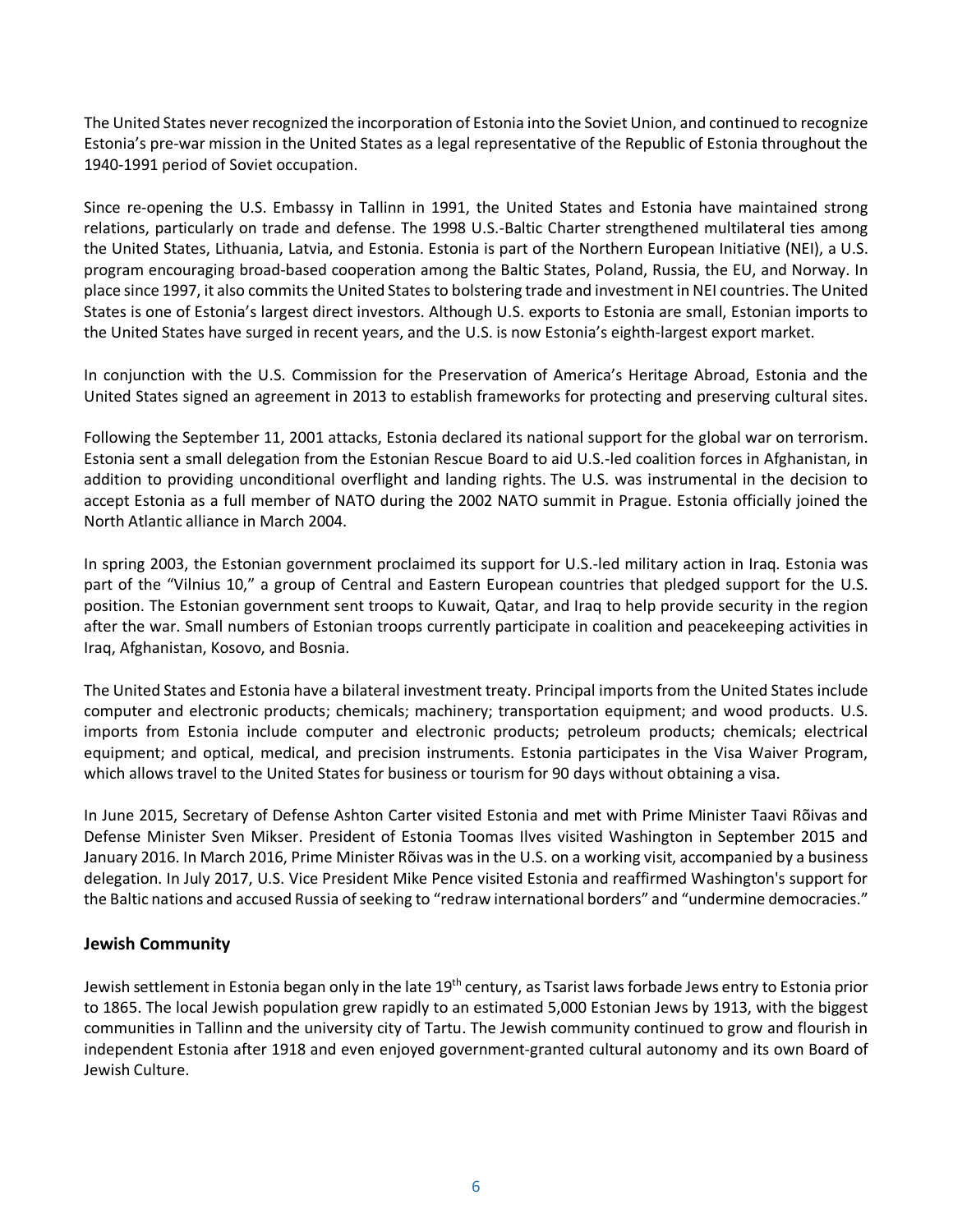Soviet occupation in 1940 and the German invasion in 1941 marked the beginning of a steep decline: an estimated half of Estonia's 6,000 plus Jews migrated to other areas of the Soviet Union, some 500 were forcibly resettled or deported, and about 1,500 were killed during the German occupation. Thousands of Jews deported from elsewhere in Europe to Estonia were also murdered there by the Nazis and their collaborators. After the war, many Soviet Jews migrated to Estonia due to its general lack of anti-Semitism and relative liberalism vis-à-visthe rest of the USSR; they revitalized the local community, but were not allowed to recreate its pre-war cultural life.

Estonia has traditionally been a religiously tolerant nation. In 1993, the Estonian Parliament passed a Cultural Autonomy Act, based on a previous 1925 statute guaranteeing minorities a legal right to preserve their national identities. Under this protective legislation, the small but well-organized Jewish Community of Estonia has flourished. Numbering today approximately 2,000 people, it is centered in Tallinn, with smaller communities in the regional centers of Tartu, Narva, Kohtla-Jarve, and Pärnu. A high percentage of the local Jewish community is intermarried, and the majority is Russian-speaking.

In Tallinn, Jewish life is concentrated around the Jewish Community Center (JCC) and a synagogue built in 2007. The JCC, known as Dor V'dor ("Every Generation"), offers a range of programs, services, and clubs. Social services of the American Jewish Joint Distribution Committee (JDC/"Joint") are organized under the auspices of the JCC, providing food packages, medical care, and home care to the elderly. The JCC houses a state-sponsored Jewish day school with over 250 students, a museum, and a kosher restaurant. The Jewish Federation of Greater Los Angeles has a special relationship with the Baltic Jewish communities, including Estonia, supporting community development and welfare efforts.

The Jewish community publishes a newspaper, Hashakhar ("Dawn"), and broadcasts a monthly radio show, "Shalom Aleichem." With the help of JDC, Estonia established a large Jewish library in 2000. In 2004, the first Jewish Culture festival "Ariel" was held. Coinciding with the celebration of Tu Bishvat, a new branch of the Adin Steinsaltz Institute for Judaism Research opened in Tallinn in 2006. Survivor organizations are active in Estonia, namely the Former Ghetto Prisoners' Association and the Union of Veterans of World War II.

The Progressive Movement under ARZA/World Union for Progressive Judaism supports small congregations in Haapsalu, Narva, Pärnu, and Tallinn. Sunday schools operate in Estonia's smaller communities. The Jewish Community of Estonia is active in several regional and international Jewish organizations. It is an active member of the Baltic States Committee of the Federation of Jewish Communities of the CIS. On a regional level, the community participates in the Baltic Jewish Forum, an advocacy and aid network active in the states bordering the Baltic Sea. The Jewish Community of Estonia is also a member of the World Jewish Congress, the European Jewish Congress, and the European Council of Jewish Communities.

International organizations play an active role in Estonian Jewish life. The community receives support from JDC, the Ronald S. Lauder Foundation, the Conference on Jewish Material Claims Against Germany, the Baltic Jewish Forum, and other foundations. Representatives of the Jewish Agency for Israel (JAFI/"Sochnut") and the Israeli Embassy (in Helsinki) are in regular contact with the community, and the Israeli government provides Hebrew teachers for the Jewish day school.

In 2007, construction of Tallinn's first new synagogue since the  $19<sup>th</sup>$  century officially was completed. Funded by local and foreign donors, including a prominent Estonian-Russian Jewish entrepreneur and an American Jewish foundation, the 200-seat synagogue is next to the JCC.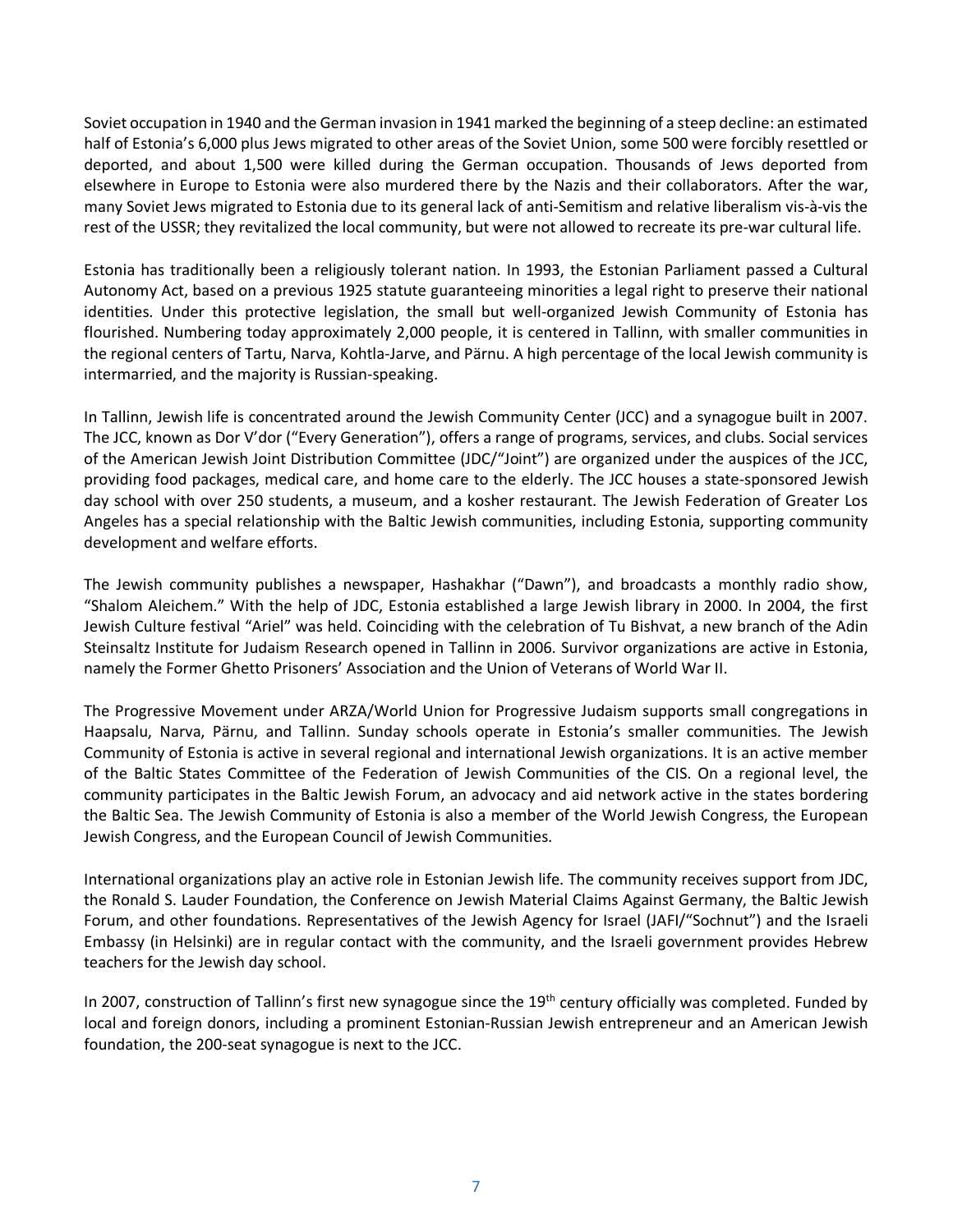In 2013, the Jewish Community of Estonia opened the "Aviv" kindergarten, in which 30 children, up to age 7, are currently enrolled. The kindergarten operates in Russian and Estonian. In addition to basic preschool education, the children learn about Jewish traditions, Israeli dance, art, Jewish songs, and holiday celebrations.

## **Anti-Semitism**

There is no official or institutionalized anti-Semitism in Estonia, and the Estonian government has committed to swiftly responding to reported incidents. Holocaust denial is not a crime in Estonia, although incitement to ethnic hatred is. No major anti-Semitic incidents have occurred in recent years.

Most issues relating to anti-Semitism in Estonia reflect the country's contentious World War II legacy and a historical perspective that differs significantly from the Western European, North American, or Russian outlook. Many Estonians continue to view their country's successive wartime occupations by the Soviet Union and Nazi Germany as equally reprehensible, and do not see the 1944 return of the Red Army as liberation; Estonians suffered relatively more under Soviet rule than under German occupation; some Estonians fought with German troops against the Red Army in an Estonian SS unit. As a result, many Estonians still see veterans who collaborated with the Germans against the Soviets as patriots and freedom fighters, rather than as possible war criminals. Russia's government and public are highly sensitive to attempts to rehabilitate allies of their war-time Nazi German enemy.

In 2002, veterans erected a monument in the city of Pärnu depicting an Estonian soldier in a Waffen SS uniform. Following criticism, the SS insignia was removed from the statue, and later the monument was removed altogether. In 2006, Estonian veterans dedicated two new monuments to Dutch and Belgian members of the SS who had fought on Estonian territory against the Soviets.

In 1998, then-President Lennart Meri established Estonia's International Commission for the Investigation of Crimes against Humanity. At the time, Meri stressed that the aim of the commission was not to build cases against suspected Nazi war criminals and collaborators, but simply to clarify the historical record. Jewish organizations have raised concerns about implicit parallels between the Holocaust and the Soviet occupation of Estonia.

In 1999, Alfons Rebane, the commander of Estonia's World War II-era SS division, was buried with honors in the national cemetery, sparking controversy among Jewish and ethnic Russian groups within Estonia. In 2000, a public dispute arose with the Russian government after President Meri included nineteen veterans of the wartime Estonian SS division among 168 anti-Soviet fighters to receive special decorations.

Several anti-Semitic incidents were reported in 2006 in Estonia: a Holocaust-denial book was published by the mayor of a small town, who had published similar materials in the past; a Russian-born Israeli citizen was reportedly attacked by neo-Nazis in Tallinn, and subsequently complained of alleged police indifference to his report; and a Holocaust memorial near Tallinn was vandalized on Holocaust Memorial Day.

In May 2007, veterans of the Estonian 20<sup>th</sup> SS Division demanded the removal of the synagogue in central Tallinn to the outskirts of the city. In September 2010, swastikas were spray-painted at the entrance to the Holocaust memorial in Klooga.

In July 2012, Estonian Defense Minister Urmas Reinsalu in a public speech called the Waffen SS veterans and other Estonians who fought on the Nazi side in WWII "freedom fighters." In August 2012, a local gas company used a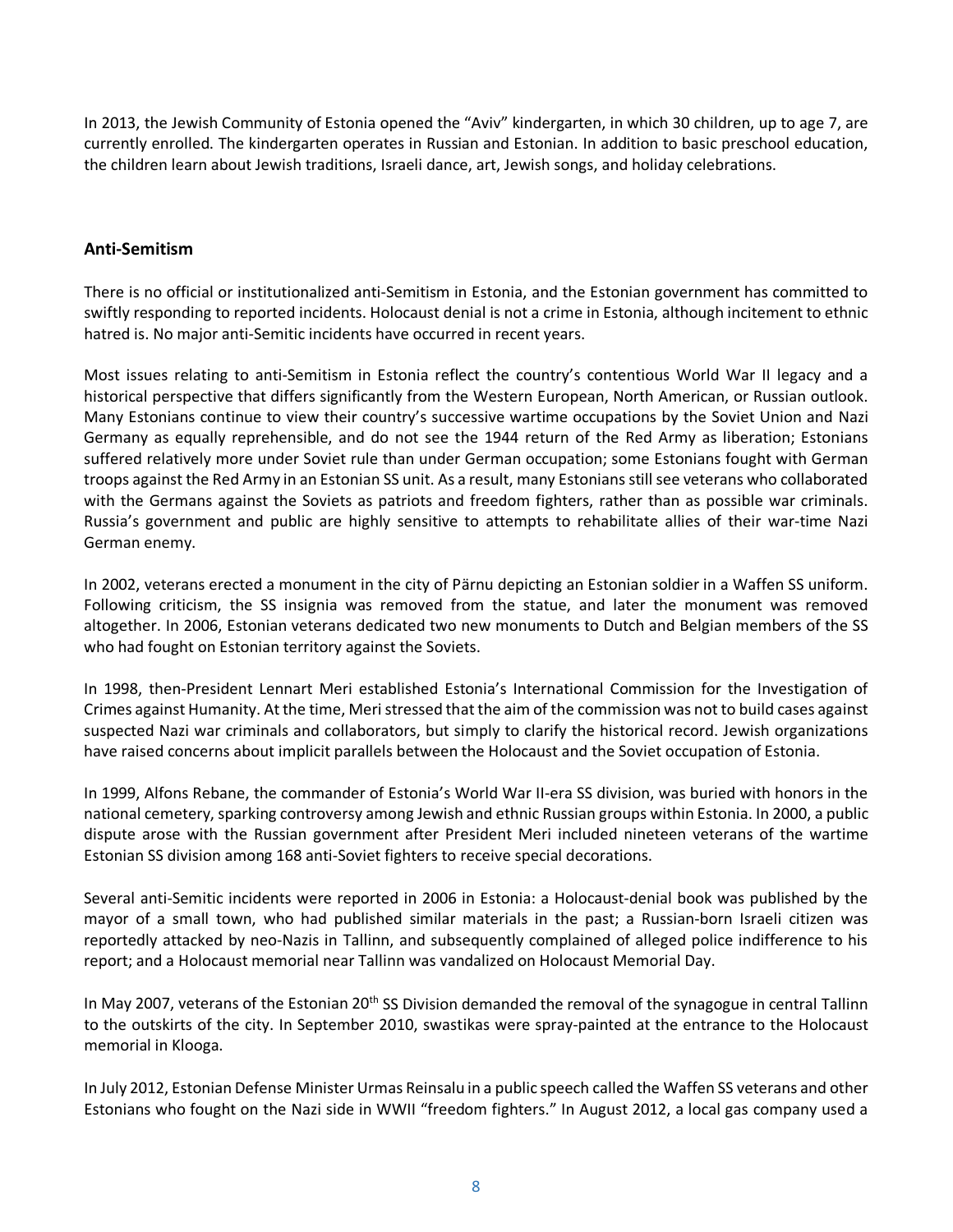photograph of the Auschwitz concentration camp to advertise its services. After vocal public condemnation, it withdrew the ad.

Marches commemorating the Estonian Waffen SS division take place annually. The Estonian government has been criticized in the past for attending the ceremonies, however, most recently government officials have stopped publicly attending the marches.

In 2016, a highly controversial art exhibition caused outrage by ridiculing the Holocaust. Its exhibits included a picture showing the iconic Hollywood sign replaced by the word "Holocaust," and a gas chamber with 20 naked actors pretending to be Jews playing a game of tag. The exhibits were eventually withdrawn. In the same year, unidentified individuals vandalized Holocaust monument in Russia and Estonia. The Jewish community reported swastikas were drawn on the Holocaust monument in the city of Kalevi-Liiva, ten miles east of Tallinn.

In 2017, Estonian nationalist politician Georg Kirsberg vowed in his election campaign to decriminalize Holocaust denial and instead penalize those who would downplay the Soviet domination of the country.

In June 2018, the Jewish community protested the unveiling of a plaque in Mustla dedicated to Alfons Rebane, an Estonian who fought with Nazi Germany against the Soviet Union. Although there is no evidence to suggest that Rebane collaborated in the Holocaust, the Jewish Community of Estonia described the soldier as "hardly worthy of commemoration," as part of "an organization recognized as criminal by the Nuremberg International Tribunal."

In June 2019, A Jewish cemetery in the Estonian capital of Tallinn was vandalized. Five gravestones were overturned in Tallinn's 110-year-old Rahumae cemetery, home to a large Jewish section. "This ugly act of vandalism where our ancestors rest in peace, and where everyone thinks of their spirituality, their connection to past generations, and human values, is insulting, frightening, and unacceptable in our society," said the Jewish Community of Estonia organization in a statement. Several major Jewish organizations have warned in recent years that as the memory of the Holocast fades into the distance, and anti-Semitism risks slowly becoming socially acceptable once again.

In March 2019, Estonia's chief rabbi Shmuel Kot and two of his children were accosted on the street on their way to the synagogue by a man who shouted anti-Semitic insults ("Heil Hitler") at them. The rabbi added that such incidents are "very rare" in Estonia. The 27 years old man was arrested.

# **Holocaust Remembrance**

Estonia participated in the Washington Conference on Holocaust-Era Assets in 1998, as well as the Vilnius Forum on Holocaust-Era Looted Cultural Assets in 2000. In April 2004, an Estonian delegation participated in the OSCE Anti-Semitism Conference held in Berlin, and in June 2005, in the follow-up conference on Anti-Semitism and Intolerance in Cordoba, Spain.

The government's 2002 decision to officially recognize January 27 (the anniversary of the Soviet liberation of Auschwitz) as Holocaust Memorial Day initially sparked controversy and criticism among some ethnic Estonians. The day's first observance in January 2003 was implemented primarily through the Estonian school curriculum, incorporating the Holocaust into the study of World War II. In 2005, the Estonian Ministry of Education announced that additional elements of Jewish history and practice would be included in the public school curriculum.